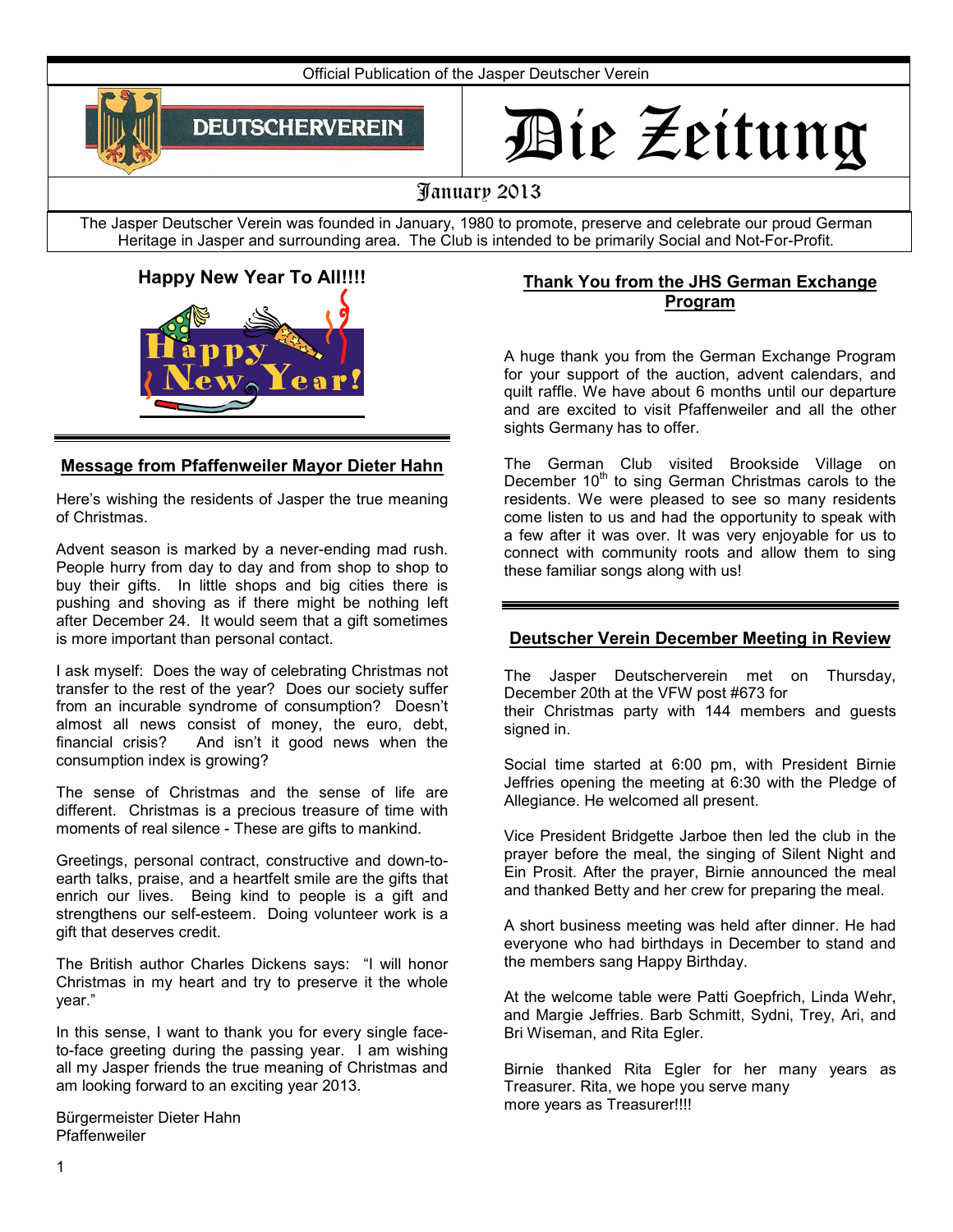He then explained that the minutes written by Barb Schmitt are in the monthly newsletter and in the Herald. He asked if everyone had read them and if they approved the minutes. They were approved.

He then thanked Patti Goepfrich for her dedication as editor of the club's newsletter.

Barb Schmitt, with the help of her elves, Trey, Ari, Bri, and Grace had the door prize drawings. Winners of poinsettias were: Vera Renner, Helen Gress, Alma Kreilein, Patti Goepfrich, Nancy Teder, Art Kapp, Lois Lechner, Joan Sunderman, Kenny Heim, Ann Ackerman, Jim Arvin, Rosina Schuler, Bernita Berger, and Carol King.

Special prizes were won by Rosemary Heim, Pat Dunkel, and Terry Seitz.

We were then entertained by Dance Central Academy, and Santa arrived from the North Pole and gave all the good little boys and girls candy canes. He didn't have to hand out too many!! Thanks! Santa!!

The next meeting will be January 17th at the Jasper VFW. Doors open at 6:00 pm. We will have our Wine/ Beer Tasting/ Judging. Cheese, Meat and Fruit Tray, and drinks will be supplied by the club. A-P bring appetizers, Q-Z bring desserts.

Submitted by

Barb Schmitt **Secretary** 

#### **Upcoming Event – Mark Your Calendars**

#### **Januar Meeting**

#### **At the Jasper VFW Beer and Wine Tasting/Judging With Program by Nancy Eckerle Thursday, January 17, 2013**

Time: 6:00pm Doors Open with

Wine and Beer Check In

The categories to be judged are: Grape Wine, Non-Grape/Other Wine, and Beer. Let's have a great turnout!

6:30pm - Welcome and Call Meeting to Order

Club will supply Cheese, Meat, and Fruit Trays and refreshments.

Members with last names beginning  $A - P$ , please bring appetizers and those with last names beginning  $Q - Z$ , please bring a dessert.

Our program will be presented by Nancy Eckerle, Executive Director of the Jasper Chamber of Commerce.

Her presentation is on the 9 day trip to China that she experienced in the middle of October, 2012. She visited Beijing, Shanghai, Suzhou, and Hangzou. The group toured the Great Wall, Tian An Men Square, the Forbidden City, the Summer Palace and Ming Tombs, the Lingering Gardens, a Buddhist Temple and many other attractions. It was an experience of a lifetime and one that she looks forward to sharing with our members.

The slate of officers for 2013 – 2015 will be nominated and voted on.

#### **MEMBERSHIP**

Dues for the DeutscherVerin are \$10 a person. Out of this \$10, a \$1 will go to the Jasper Deutscher Verein (German Club) German Heritage Endowment, \$.50 per member for dues to Sister Cities of Jasper, Inc., and \$8.50 to German Club for postage and meetings. Dues are to be paid in January by mail to German Club, P.O. Box 15, Jasper, IN 47547-0015 or paid at meeting.

We are trying to build our membership and need many people to work at the Strassenfest and help with our meetings during the year. The Strassenfest is our **only**  fund raiser of the year. We need everyone and I am asking all members to try to get new people interested in the German Club.

All members who are going to be gone for any period of time, I would appreciate if you would let me know when you are leaving and give me your new address so I can forward your newsletter to you. This keeps us from having to pay double postage and assures you to receive all newsletters while you are away from home. Having your mail forwarded while you are gone will not work, simply because of the "Return Service Requested" stamped on our newsletter. This is stamped to let us know when someone has moved. The Post Office informs us of new addresses if you have permanently moved.

Thanks for your help and please let me know if you have any questions regarding membership or if you know of someone interested in the German Club.

Thanks again, Rita Egler, 634-9068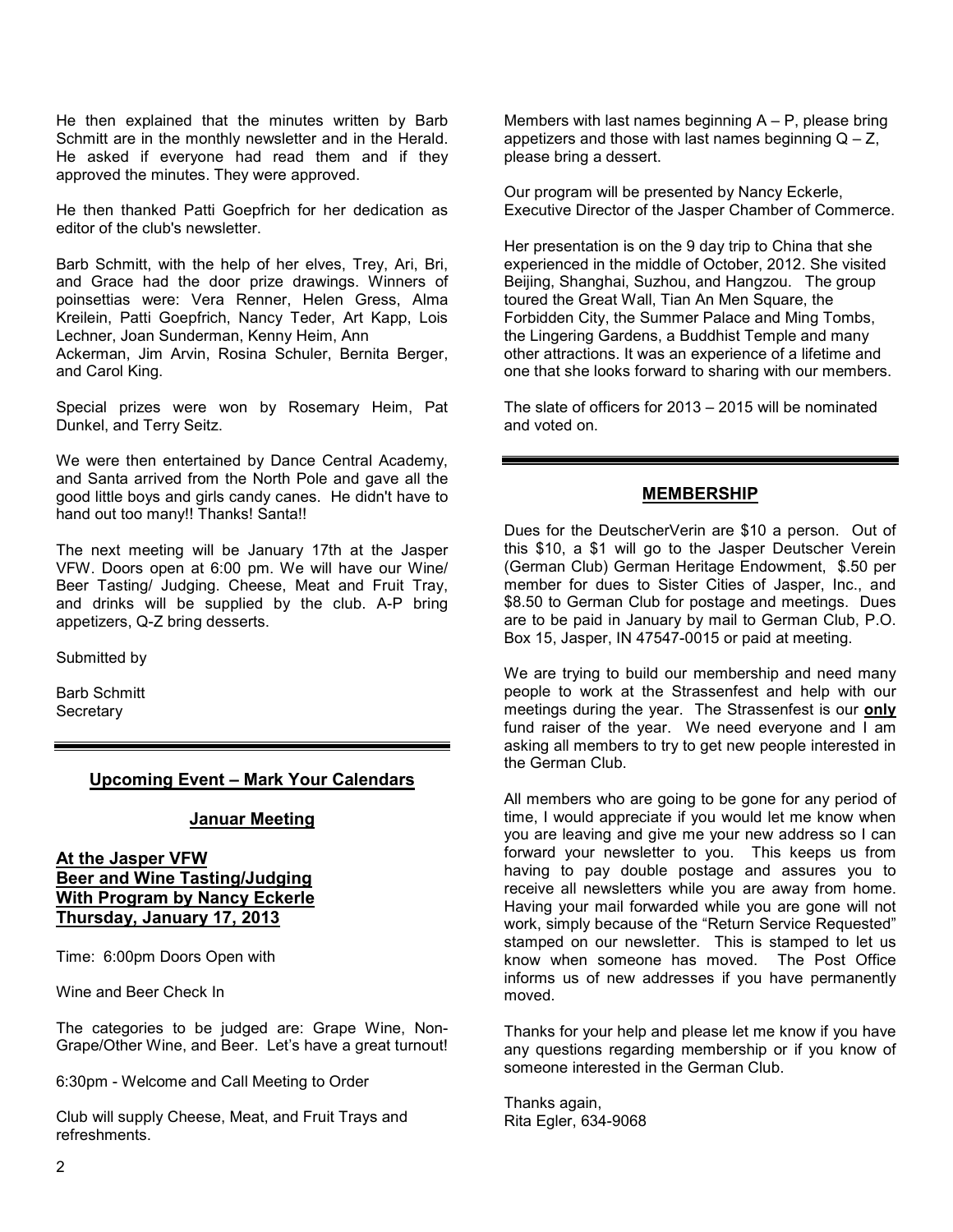#### **News from the Dubois County Suds Club**

The Dubois County Suds Club is a group of local homebrewers. Anyone who home-brews or wants to learn how to home-brew is invited to attend.

In addition to monthly meetings, the club also holds group brew sessions and live demonstrations throughout the year. Anyone wanting more information about the club is invited to call 630-8433 or attend a meeting.

The following is a slate of some of the activities of the Dubois County Suds Club for 2013. There are still some dates to be determined.

Even if you have no interest in learning how to homebrew, members of the Deutscher Verein are ALWAYS invited to stop by a meeting or event to simply enjoy some good beer! Thanks!

#### **2013 Schedule**

Jan 8 - Schnitzelbank 7pm Feb 5 - Millhouse - pm March ? - Louisville trip - TBD April 2 - Snaps 7pm May 5 - Big Brew Day at Patoka 11am June 4 - Snaps 7pm June ? - Bloomington trip - TBD July 2 - Snaps 7pm Aug 3 - Strassenfest contest Sep 3 - Millhouse 7pm Oct 6 - Learn To Homebrew Day 11am Nov 5 - Schnitzelbank 7pm Dec 7 - Holiday Party @ Jaycee's clubhouse

Justin Rumbach

#### **Jasper Deutscher Verein Taking Scholarship Applications**

The Jasper Deutscher Verein is offering a scholarship in the amount of \$1,000 to a German student of Dubois County. If you have a child, grandchild or know of anyone who would like to submit an application, please inform them to contact their Guidance Counselor at their school. Applications must be postmarked no later than April 1, 2013. If any questions, please contact Linda Wehr at 482-4432.

At their January Board of Directors' Meeting in 2008, the following adopted the following qualifications for the Dubois County Scholarship in the amount of \$1,000.00.

 1. Completion of the common scholarship application available from the School's Guidance Office.

 2. Successful completion of two years of high school German.

 3. Two years of active participation in German Club or German Civic affairs in other schools.

4. Verification of enrollment in a German course at the college of their choice, or participation in an accredited German study abroad program such as the IU Honors Program.

5. Submission of a one page or less essay stating your personal qualifications and intentions.

6. 6. GPA consideration.

7. Participation in an exchange program or hosting an exchange student.

8. Submission of two letters of recommendation from adults other than school personnel regarding personal character, etc.

9. The scholarship will be awarded upon verification of enrollment in German at college or acceptance into another German study abroad program such as the IU Honors Program. A \$500.00 scholarship will be given for the first semester and will be renewable for the second semester.

10. Parental membership in the Jasper Deutscher Verein will be considered.

11. Submission of all completed forms by April 1, 2013 to:

Jasper Deutscher Verein Scholarship Committee, P.O. Box 15,Jasper, Indiana 47547-0015

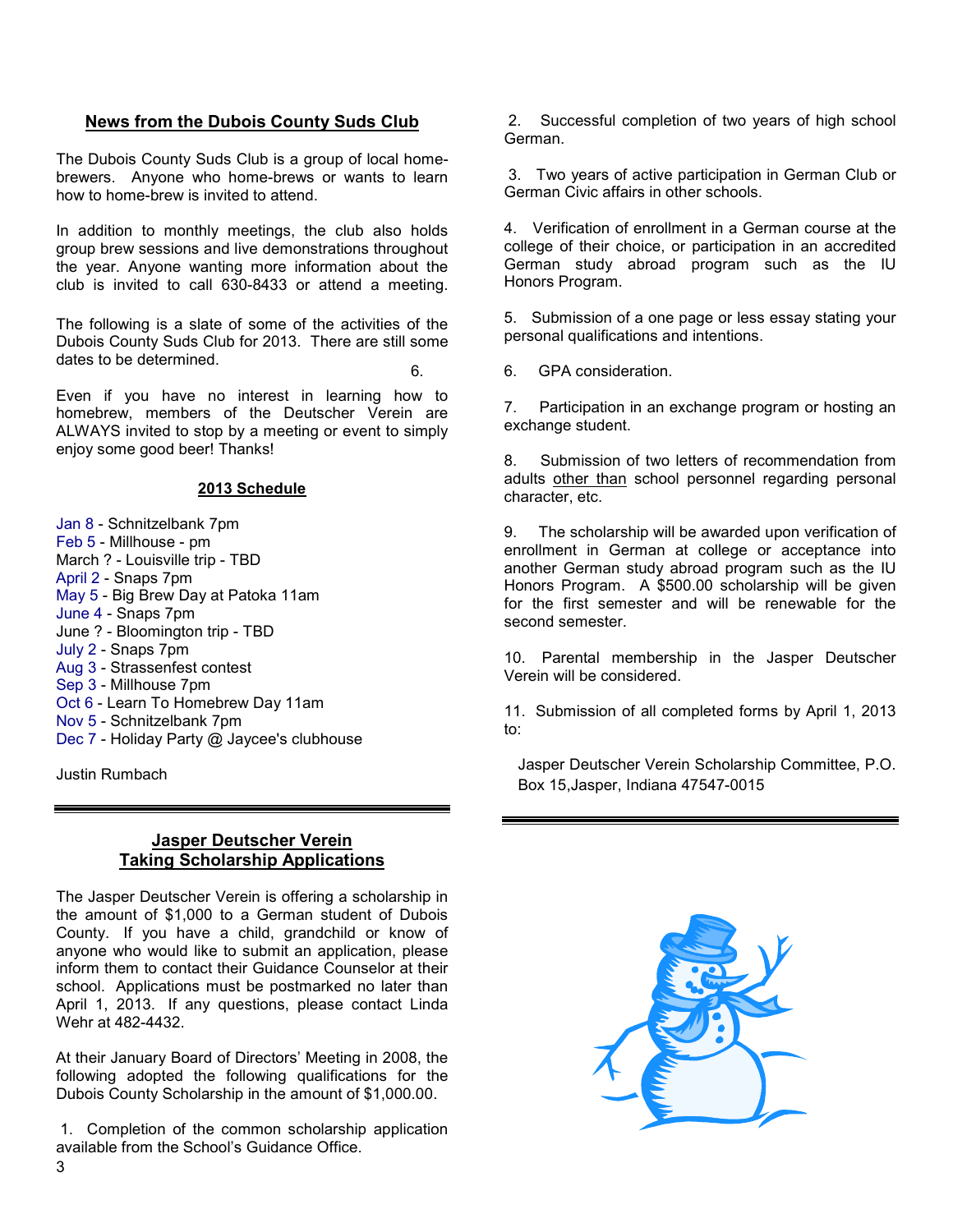

**Christmas Pictures of St. Columba Church in Pfaffenweiler (Thank You Ilse Haderer)** 



#### **Reflections on Steuben Recognitions**

Gathering at the Steuben Monument is a great opportunity to reflect on this great Prussian disciplinarian who molded the sturdy pioneers of this country into soldiers.

The 8-foot tall bronze status of General von Steuben rests on a 6-foot pedestal, and depicts von Steuben drilling the droops and overlooking the Grand Parade Ground. I venture to say that the hilltop on which the statue is located has the most imposing view of the entire National Park. You can let your emotions roam around, gazing at the nearby woods and meadows stretching to the horizon. As far as the eye can see, there are trails where people on bikes or on foot stroll along in slow motion, which somehow made me lose my sense of reality. The landscape is so perfect that it resemble a naturalistic painting, a scene that does not exist in today's modern world.

A speech by Dr. David L. Valuska, Professor of History at the University of Kutztown, PA, comes to mind in which he delivered an impressive account of General von Steuben and the enlightened King Frederick of Prussia, who was the first to acknowledge Washington's victory and American's independence from England. In the same manner, Dr. Valuska addressed the many contributions made by German-Americans to this country. His speech would make anyone feel proud of being an American of German descent.

Reflecting on when the Steuben statue was unveiled on October 9, 1915, newspapers in the Philadelphia area wrote about the revolutionary hero with an outburst of enthusiasm. All agreed that Steuben's contribution to the American Revolution warranted commemoration. The ceremony included music by the United Singers of Philadelphia, 1000 strong, who sang as the statue was unveiled. This burst of patriotic enthusiasm was a boost for German-Americans at this time of rising anti-German sentiment at the outset of WWI.

Comparing the scope and attendance of German-American events a hundred years ago with today leads to some troubling conclusions. This concern was already shared by the great German-American Carl Schurz when he spoke at a banquet given in his honor only a few years before his death in 1906. He said: "There has been a great deal of talk of late that the German element is in a state of decline because immigration has stopped, the old generation is dying off, and the children of German immigrants are getting completely Americanized." He also said: "The time may come when a new infusion of German blood into the American body politic may even appear to be highly desirable."

Schurz's concern was a valid in 1906 as it is today, more than 100 year later. Additional waves of German immigration after the two World Wars slowed the decline, but failed to reverse it. German-Americans have done so much for the country in cultural and material development, but have largely blended into American society without achieving the social and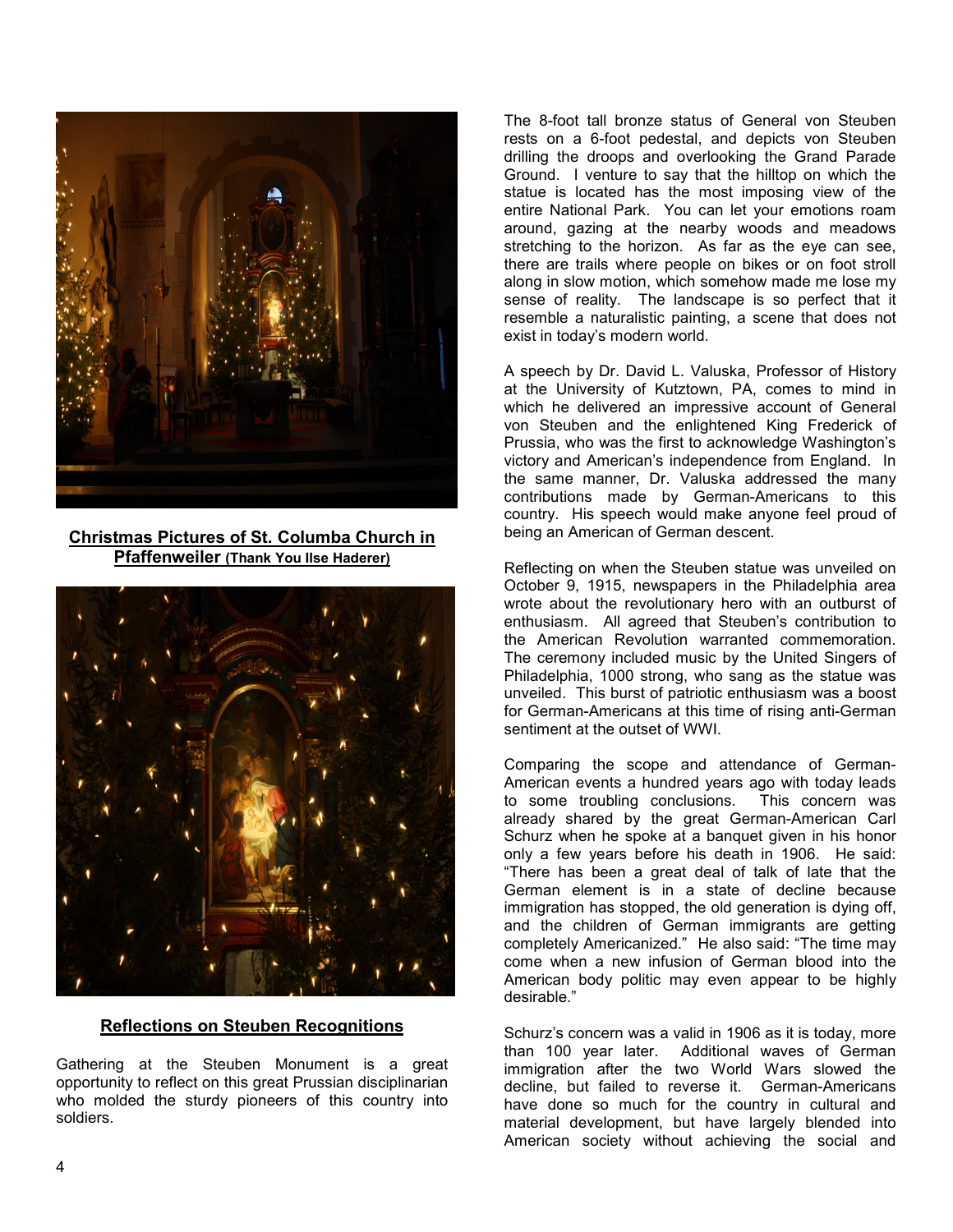political prominence commensurate with their numbers – 60 million.

The first wave of German immigrants to America came after the peace treaty of Westphalia was signed in 1648. It ended the Thirty-Year War, which had devastated the German nation and changed a flourishing country into a no-man's land. Towns and villages lay in ruins. The spirit of the people who were hunted, persecuted, robbed and murdered was utterly broken. Once proud and active, they and their land were considered personal property by their princes. The meaning of freedom and personal rights became unknown.

Sects spring up everywhere. Deep religious feelings found expression in Pietism, Mysticism, and sects like Mennonites, Amish, etc. They were persecuted, punished and banned for belonging to any organization not officially recognized. Only Catholics, Lutherans and Reformed churches were officially sanctioned. Soon, a mighty stream of German emigrants began to flow to the Atlantic coast where ships carried them to distant shores. For almost a hundred years, they came to seek new homes, liberty and peace in America.

The Napoleonic wars had hardly ended, when the old monarchies and aristocratic rules were restored at the Congress of Vienna in 1815. Absolutism continued, and princes were determined to root out any dissenters. After earlier religion persecution, this political persecution drove untold thousands of the very best and ablest across the Atlantic. This exodus of political refugees lasted from 1815 to the German revolution of 1848. These Germans arriving after the revolutionary movement had failed, were visionaries in their desire to unite the German nation under a liberal constitutional government. This movement was brutally suppressed, and professors and students suspected of liberal leanings were relentlessly persecuted. Thousands of the noblest and best spirits were compelled to flee in order to escape imprisonment or death.

After WWI, the severe inflation in 1923, combined with the worldwide depression contributed to a mass exodus of destitute civilians seeking to find a safe haven in American. Their dreams, however, did not always materialize because this country was facing its own economic calamity, and life for immigrants was hard.

Similarly, about one million emigrants left Germany after WWII to fine a refuge from the devastation and misery in the New World. In addition to ethnic Germans, many of them were Displaced Persons (DP's) and refugees from Eastern Europe. They came in the early 1950's and are the last wave of immigrants to keep the German element in America alive. As Germany was rebuilt and established a peaceful, democratic and increasingly prosperous state, the steady flow of newcomers from

Germany came virtually to a halt. Citizens of the new Federal Republic no longer had to look across the ocean when they could find civil liberties and social justice in their new democratic state.

The magnitude of German immigration and the scope of it contributions is largely unknown to the American public. Rudolf Cronau, author of "Three Centuries of German Life in America" (1924), writes in his introduction: "Even if the immigrants see the success of their brothers, they lack the overall view of what the German-Americans have achieved. This fact has been publicized only on the surface. Neither they, nor other Americans of different ethnic backgrounds, know how much the splendid development of the United States is due to the tireless labor, entrepreneurial spirit and intelligence of the German immigrants." Unfortunately, much responsibility of this lack of public awareness must be placed at the doorstep of the German-American community, and the causes are rooted in the German character.

From the earliest beginning of German settlement in America, they have displaced great reluctance to take on the burdens of government and political leadership roles. Francis Pastorius, the gifted and capable leader of the Germantown settlers, complained bitterly about their unwillingness to get involved in the municipal selfgovernment which he had patterned after his free hometown of Frankfurt. Throughout American history, the assertiveness and gift for leadership displayed by the English and Irish have made the Germans appear politically withdrawn and apathetic. To this day, this lack of political involvement has caused them to melt into the "Silent Majority", secure in the knowledge that they belong to the core of the American people and can afford to live with a low profile. This trend was further intensified by reaction to the anti-German sentiments in the aftermath of the two World Wars which, under the surface, persisted for many years.

The lack of leadership, coupled with a tendency to split up over seemingly trivial differences, is also manifested<br>in the German-American social and cultural  $in$  the German-American social and organizations. There is no single organization which represents German-Americans nationwide. There are numerous societies of limited scope and size, all of which claim to speak for the German-American community – and of course, none of them do. The hundreds of local German-American social clubs all concentrate on food and entertainment, and have done little to promote political and cultural awareness of the German-American community in the eyes of the American public.

Religion, which has done so much to maintain a public image of the Irish and Italians, has been of no help to the Germans. Although a sizeable percentage of German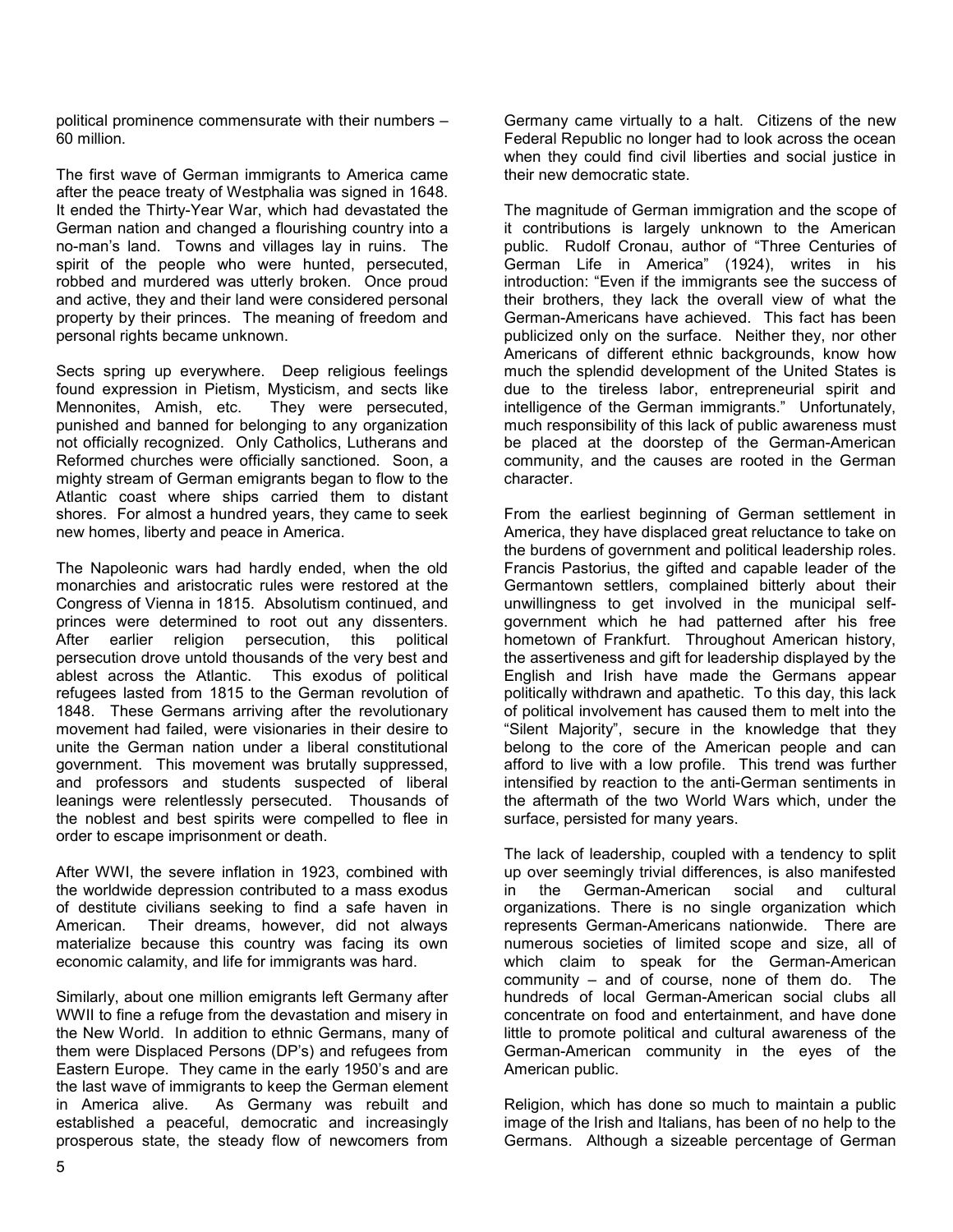immigrants was Catholic, the Protestant majority spread over numerous Protestant denominations and was absorbed by them. Again, we are invisible.

Little wonder then that the vast majority of history books treat American history as an exclusive Anglo-Saxon achievement, and make little if any mention of German-American contributions. It is small consolation that most Other immigrant nationalities share this same fate of historical anonymity. The true history of America, The true history of America, including contributions of not only Germans but all the other immigrant nationalities, still remains to be written. Until this is accomplished and disseminated to the American public, we must rely on a few cultural and educational organizations to maintain public awareness of the German presence in this country. For this reason, the Steuben Society, the Steuben Parade Committee, the German Heritage Foundation, German language schools and others like them deserve our whole-hearted support.

(Article written by Charlotte Arndt and was published in the *AMERIKA WOCHE* 15.September 2012)



#### **Endowments at the Dubois County Community Foundation**

#### **Jasper Deutscher Verein (German Club) German Heritage Endowment**

A donor-advised endowment to benefit generations in ensuring that our German heritage is preserved and enriched in Jasper and Dubois County.

#### **Claude and Martina Eckert Sister Cities Endowment**

A designated endowment to provide support to Sister Cities of Jasper, Inc. to support the Jasper/Pfaffenweiler relationship.

A gift to the Jasper Deutscher Verein (German Club) German Heritage Endowment or to the Claude and Martina Eckert Sister Cities Endowment is a wonderful way to remember that special someone. A gift in honor of someone or in memory of someone may be given. The Dubois County Community Foundation will send a letter of acknowledgment to the individual being honored or to the family of someone being remembered. Send your gift along with the appropriate information to the Dubois County Community Foundation, P. O. Box 269, Jasper, IN 47547-0269. Envelopes are also available at the greeting table at each club meeting.

\_\_\_\_\_\_\_\_\_\_\_\_\_\_\_\_\_\_\_\_\_\_\_\_\_\_\_\_\_\_\_\_\_\_\_\_\_\_\_\_\_\_\_\_\_

Enclosed is my gift of \$\_\_\_\_\_\_\_\_\_\_\_\_\_\_\_\_\_\_\_\_\_\_\_\_\_\_

to the\_\_\_\_\_\_\_\_\_\_\_\_\_\_\_\_\_\_\_\_\_\_\_\_\_\_\_\_\_\_\_\_\_\_\_\_\_\_\_\_

(Please specify appropriate Endowment)

Name: \_\_\_\_\_\_\_\_\_\_\_\_\_\_\_\_\_\_\_\_\_\_\_\_\_\_\_\_\_\_\_\_\_\_\_\_\_\_\_

Address: \_\_\_\_\_\_\_\_\_\_\_\_\_\_\_\_\_\_\_\_\_\_\_\_\_\_\_\_\_\_\_\_\_\_\_\_\_

City/State/Zip: \_\_\_\_\_\_\_\_\_\_\_\_\_\_\_\_\_\_\_\_\_\_\_\_\_\_\_\_\_\_\_\_\_

I want my gift to be in memory of / in honor of:

\_\_\_\_\_\_\_\_\_\_\_\_\_\_\_\_\_\_\_\_\_\_\_\_\_\_\_\_\_\_\_\_\_\_\_\_\_\_\_\_\_\_\_\_\_

Please acknowledge my gift to:

Name: \_\_\_\_\_\_\_\_\_\_\_\_\_\_\_\_\_\_\_\_\_\_\_\_\_\_\_\_\_\_\_\_\_\_\_\_\_\_\_

Address: \_\_\_\_\_\_\_\_\_\_\_\_\_\_\_\_\_\_\_\_\_\_\_\_\_\_\_\_\_\_\_\_\_\_\_\_\_

City/State/Zip: \_\_\_\_\_\_\_\_\_\_\_\_\_\_\_\_\_\_\_\_\_\_\_\_\_\_\_\_\_\_\_\_\_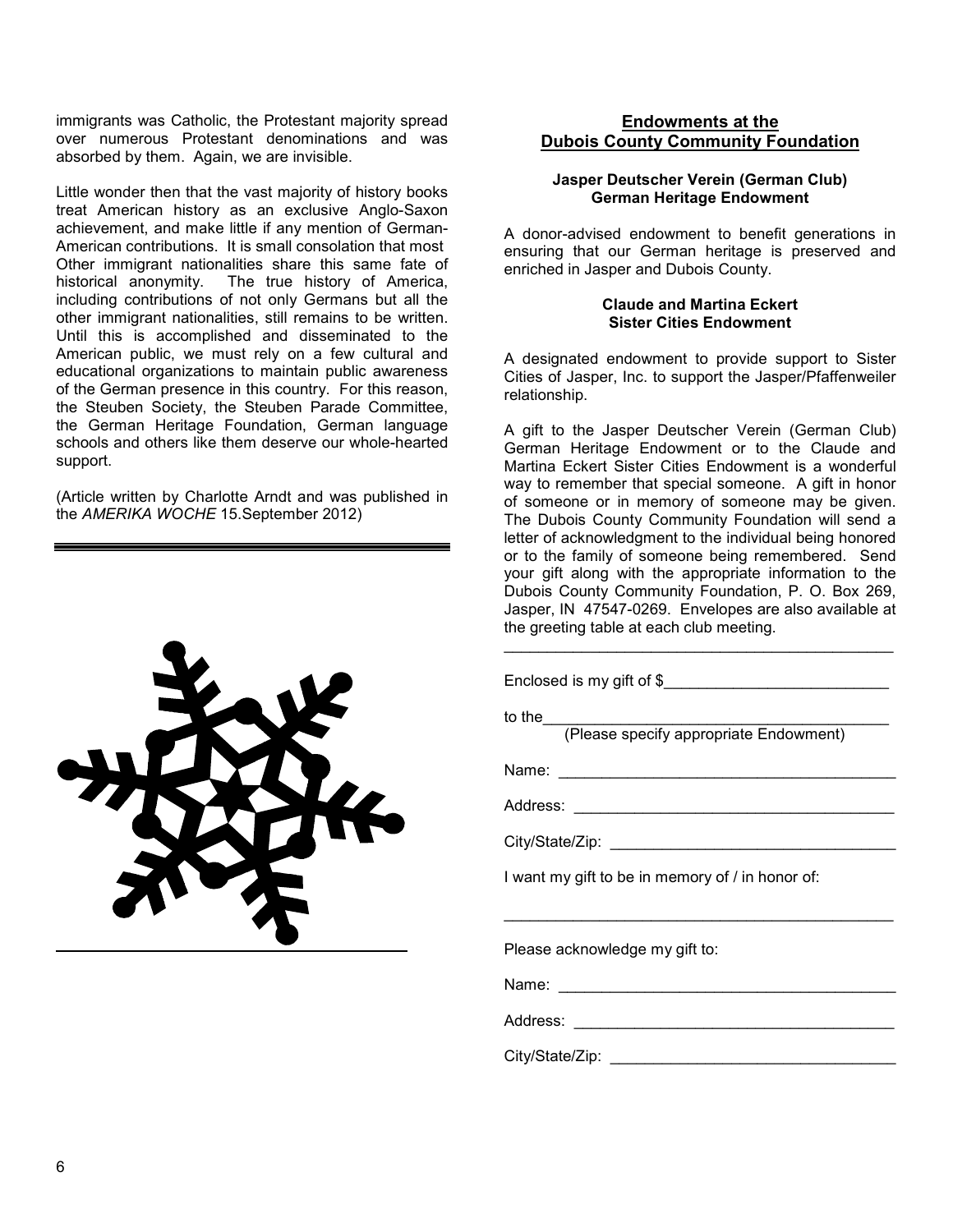## **Membership Dues**

It's that time of year again! Please submit your dues for 2013 by March 31, 2013 by completing and sending in the following form. Thanks!

| SEND TO: Jasper Deutscher Verein, ATTN: Rita Egler, P.O. Box 15,<br>Jasper, IN 47547-0015 |
|-------------------------------------------------------------------------------------------|
|                                                                                           |
|                                                                                           |
|                                                                                           |
|                                                                                           |
| Please note if you would like to receive your newsletter via E-mail. Please note your     |
| [circle one]<br>Single Membership (\$10.00) or Couple Membership (\$20.00)                |
| [circle one]                                                                              |
| New Membership or Membership Renewal                                                      |
| Please indicate the year which dues are to be applied:                                    |